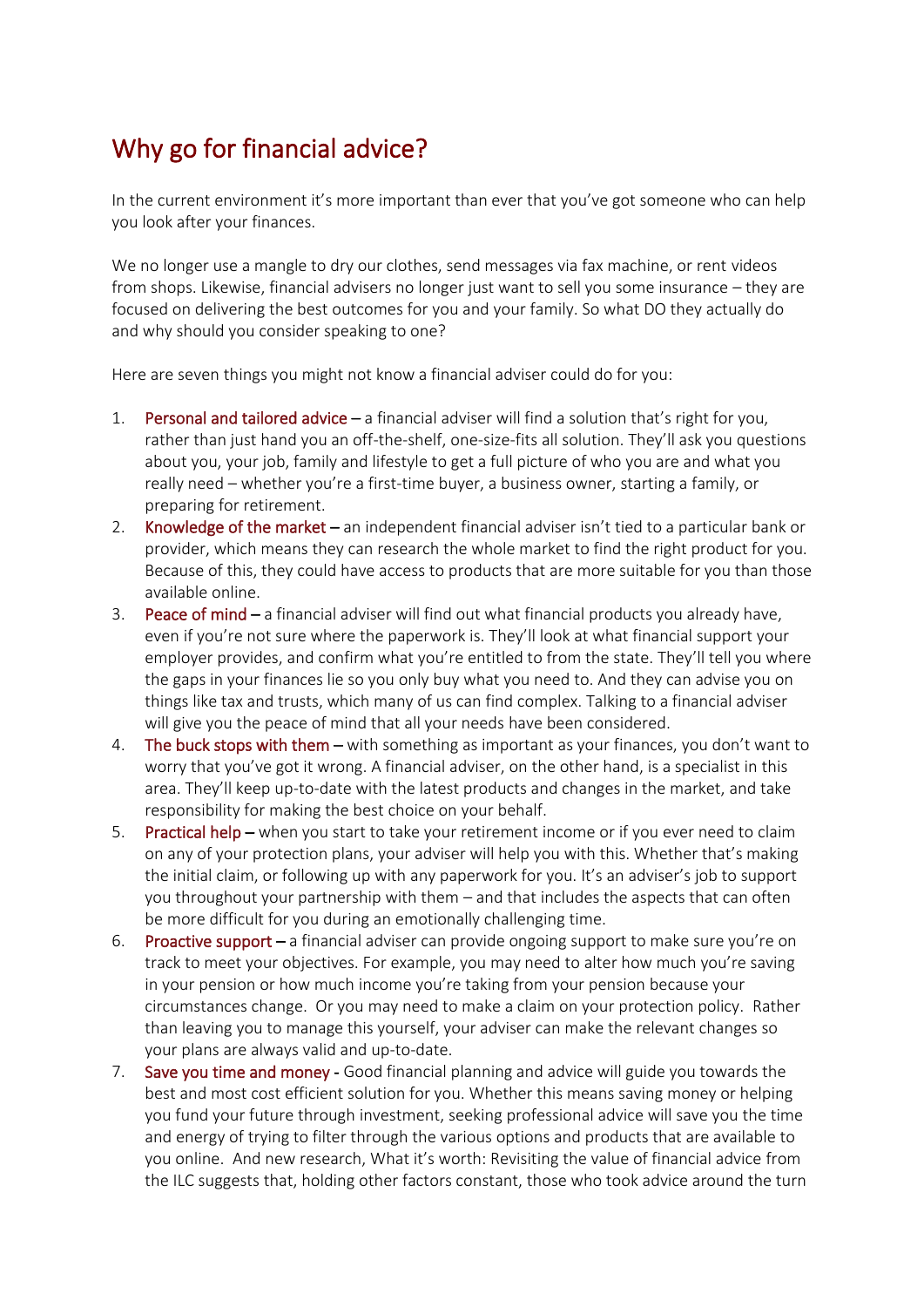of the century were on average over £47,000 better off a decade later than those who did not.

It's true that we can buy so many things ourselves online now, without having to go through a middle man. But when it comes to something as important as our finances, it pays to go to an expert.

# Your changing needs

Throughout your life your needs and aspirations will constantly change. Tailored Financial planning can assist you with every milestone



#### **Establishing Client Suitability: Fact Find**

We use a limited fact-find and then update our back office system. This allows us to carry out an in-depth analysis of a client's current financial situation and their goals, aims and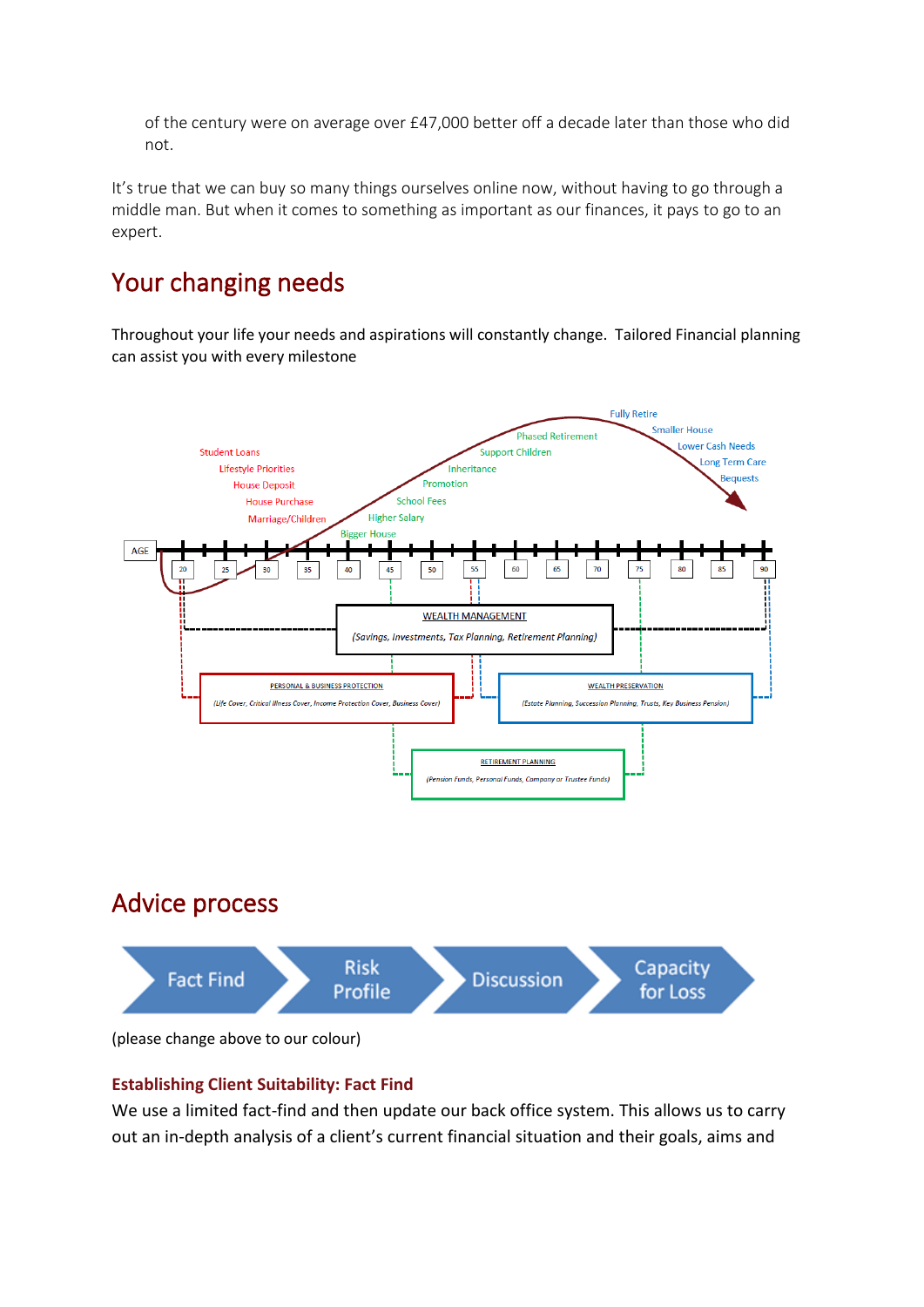aspirations. We use the data this fact-finding process provides to create a financial plan for individual clients.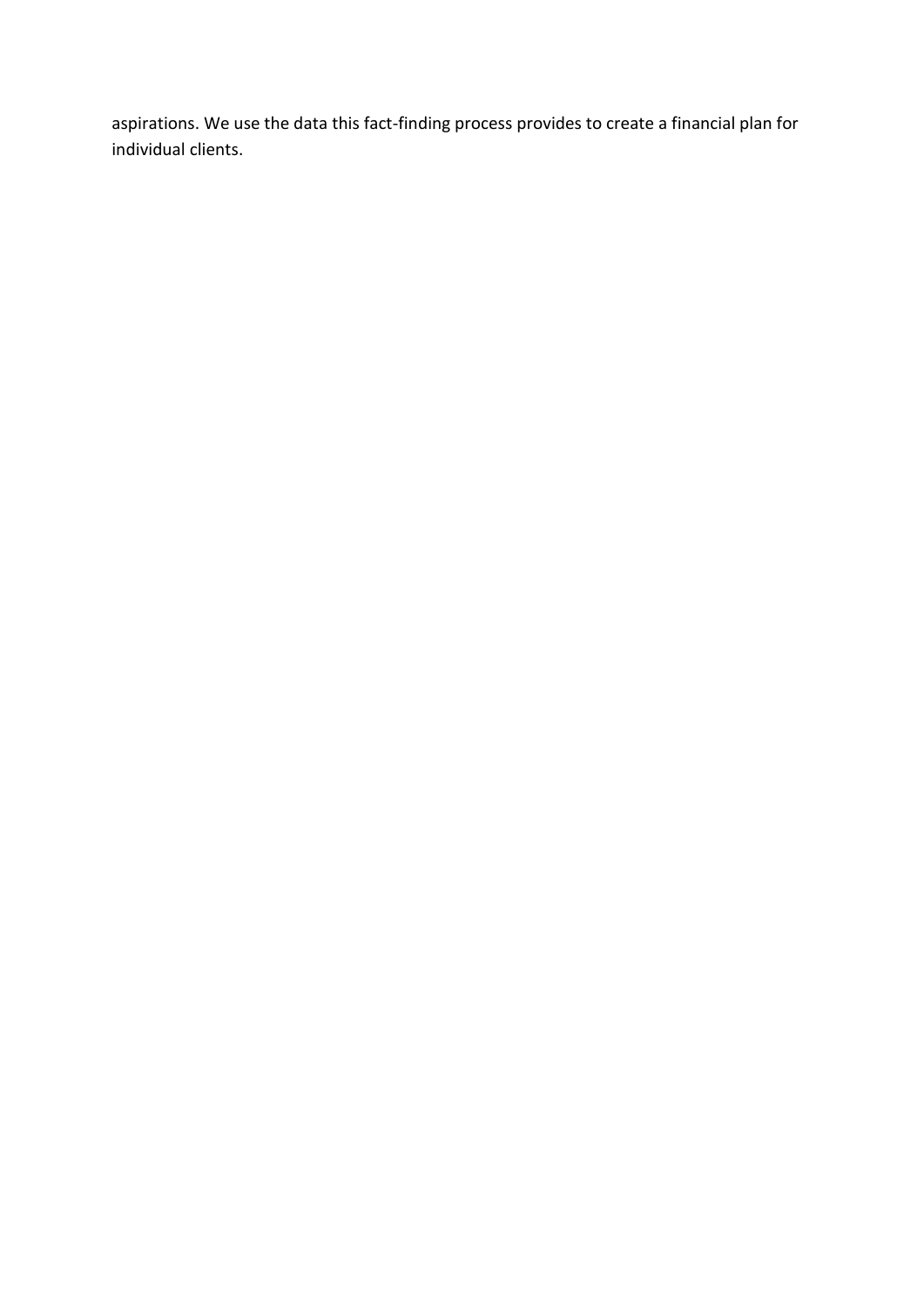## **Establishing Client Suitability: Risk Profiling**

As part of our investment process, we risk profile every client by means of a risk profiling questionnaire. This Risk Profiler has been provided by the Centra, provided by Simplybiz. It consists of a number of questions and discussion points, which lead to an Attitude to Risk score of between 1 and 10. We are satisfied with the Centra for the following reasons:

- We believe it asks enough questions to provide a meaningful output, without too many that it will deter clients from completing it.
- The questions are in plain English, and are easily understood by our clients.
- The questions are not inappropriately weighted. In other words, the answer from one or a few questions does not skew the result.
- Although we do not profess to be experts on how risk profilers are constructed, we are satisfied that Centra have conducted sufficient due diligence for us to be satisfied that it has been put together in a logical and appropriate manner.
- The Centra Risk Profiler outputs provide us with an asset allocation from which we can build appropriate risk graded portfolios, or alternatively can map directly to a number of "out sourced" investment solutions.

## **Establishing Client Suitability: The Limitations of Risk Profiling**

While we view our risk profiler as an invaluable tool, we also recognise that any risk profiler has limitations. As a result of this, there may be times when we vary from its output. Some examples of this might include:

- Where the client indicates they are unhappy with the level of risk that their risk profile would dictate.
- Other financial priorities. Where a client has priorities other than investing for example paying down debt – we may advise them not to invest.
- Time horizon. If a client wishes to invest for a short period of time for example less than 5 years – it may not be appropriate for them to invest at all. Equally if they wish to invest for a long period of time – more than 10 years – we may vary from their risk profile.
- Age. Where a client is very elderly it may not be appropriate for them to invest in a higher risk category, or in some cases to invest at all.
- Specialised investment needs, such as an ethical strategy or a specific tax planning requirement.
- Where a client has multiple investment objectives, for which they may wish to consider separate investment strategies.

#### **Establishing Client Suitability: Other Risks**

There are some types of risk that a Risk Profiler does not quantify. Our fact-find process, along with a general discussion with our client, is designed to discover which of these, if any, may be relevant to individual clients.